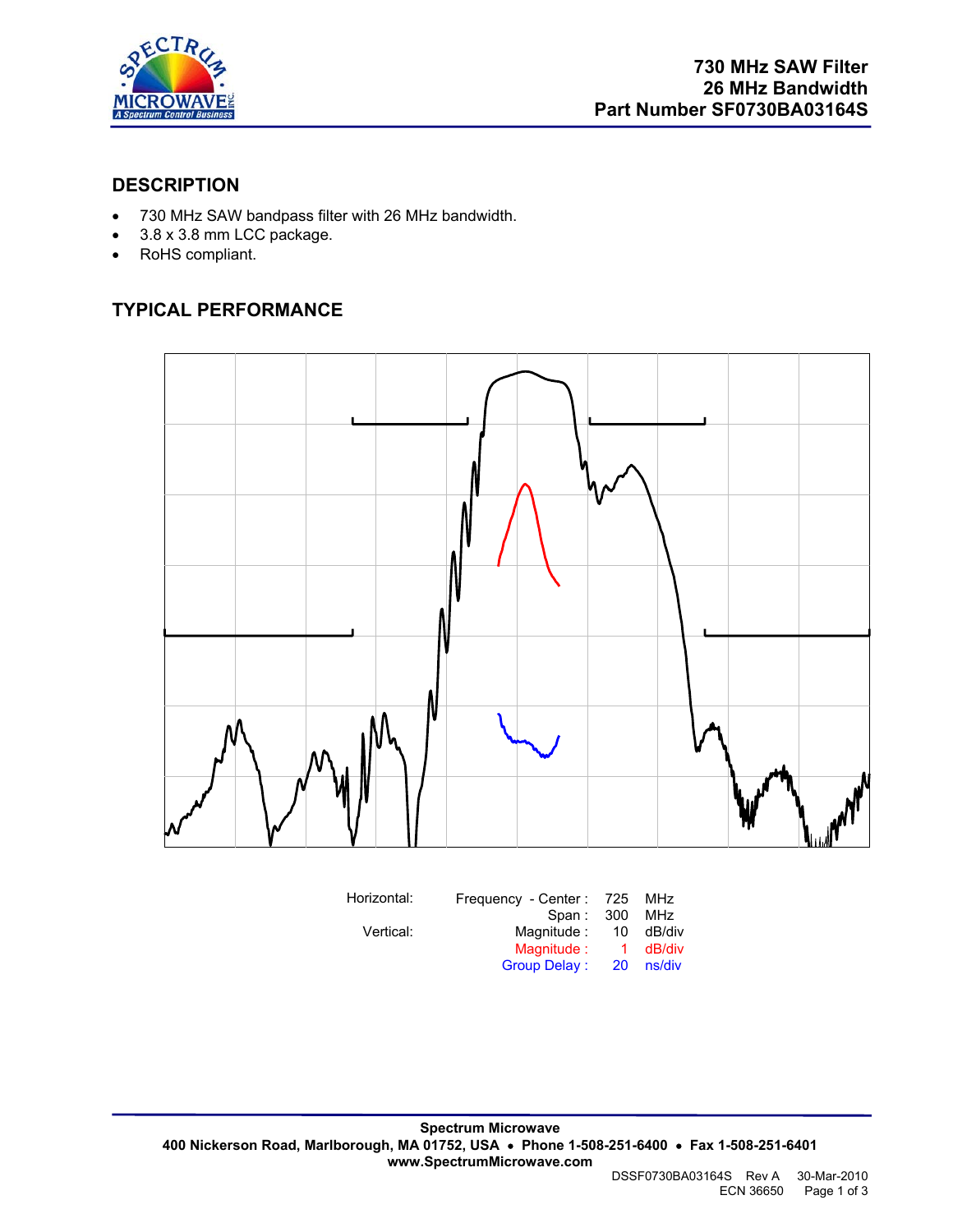

#### **SPECIFICATION**

| <b>Parameter</b>                                      | <b>Min</b> | <b>Typ</b> | <b>Max</b> | <b>Units</b>    |
|-------------------------------------------------------|------------|------------|------------|-----------------|
| Nominal Center Frequency F <sub>c</sub>               |            | 730        |            | <b>MHz</b>      |
| Passband                                              | 717        |            | 743        | <b>MHz</b>      |
| Maximum Insertion Loss over the Passband              |            | 4.0        | 4.2        | dB              |
| <b>Absolute Delay</b>                                 |            | 30         |            | ns              |
| Rejection (0.3 to 655 MHz) <sup>1</sup>               | 40         | 52         |            | dB              |
| Rejection (655 to 704 MHz)                            | 10         | 21         |            | dB              |
| Rejection (756 to 805 MHz) <sup>1</sup>               | 10         | 15         |            | dB              |
| Rejection (805 to 1030 MHz) <sup>1</sup>              | 40         | 52         |            | dB              |
| Rejection (1030 to 1180 MHz) <sup>1</sup>             | 50         | 55         |            | dB              |
| Amplitude Variation over the Passband                 |            | 1.5        | 1.7        | $dB$ $p-p$      |
| Group Delay Ripple in Passband                        |            | 15         | 100        | ns p-p          |
| Source/Load Impedance                                 |            | 50         |            | ohms            |
| Temperature Coefficient of Frequency, Tc <sup>2</sup> |            | $-70$      |            | ppm/°C          |
| Ambient Temperature (Tref)                            |            | 23         |            | $\rm ^{\circ}C$ |

Notes: 1. Absolute level

2. Typical shift of filter frequency response with temperature is  $\Delta f = (T - T_{ref})^*Tc^*Fc$ .

#### **MAXIMUM RATINGS**

| <b>Parameter</b>                   |                          | wax | units  |
|------------------------------------|--------------------------|-----|--------|
| Storage Temperature Range          | -45                      | 85  | $\sim$ |
| <b>Operating Temperature Range</b> | $-20$                    | 55  | $\sim$ |
| Input Power Level                  | $\overline{\phantom{a}}$ | 10  | dBm    |

#### **MATCHING CIRCUIT**



Notes:

- 50 ohm single ended operation.
- Matching components are not required.